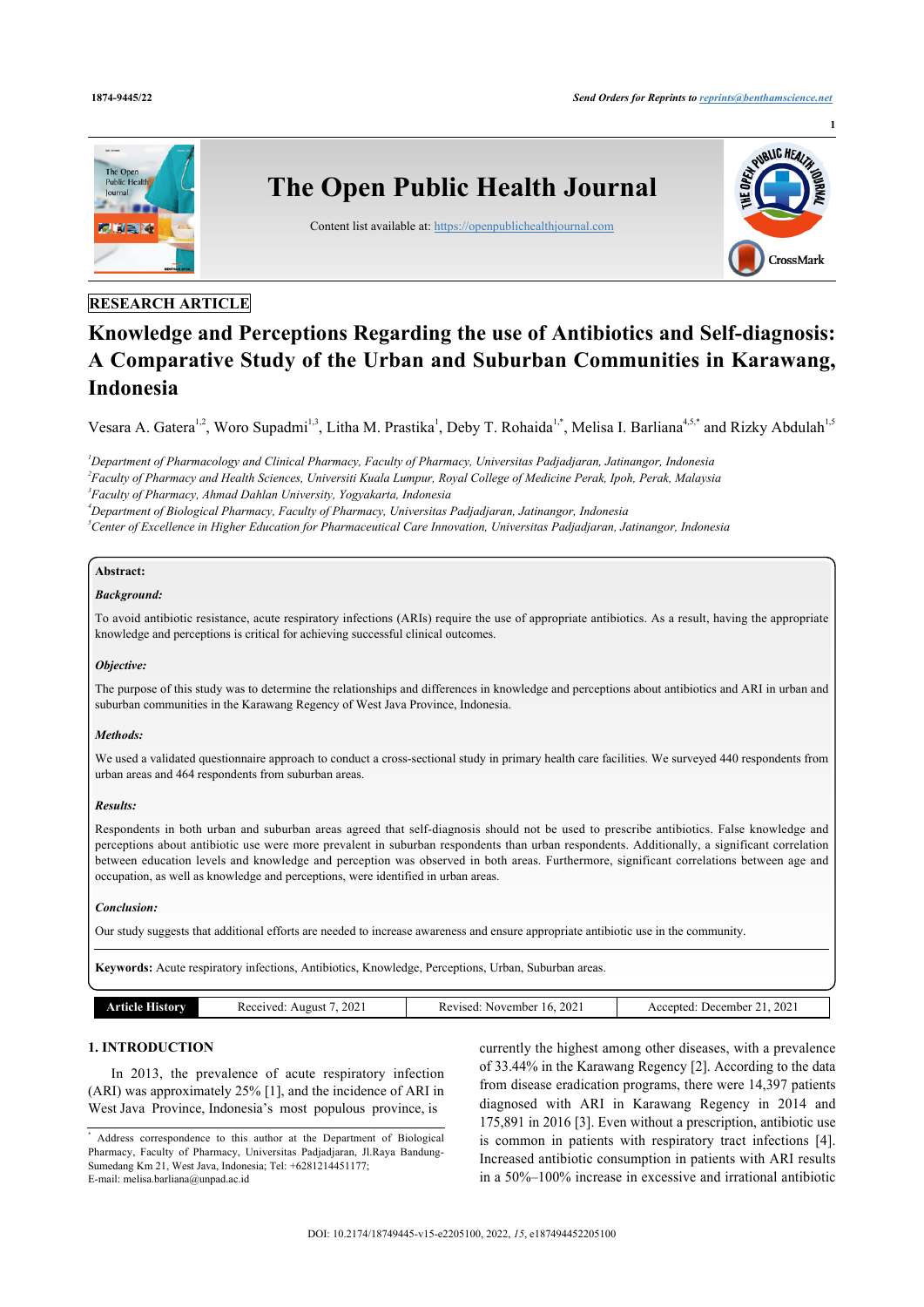use in various countries[[5](#page-6-4)]. Additionally, antibiotics comprised 33% of the total prescriptions that were prescribed to outpatients at Abepura General Hospital [[6](#page-6-5)]. It is, therefore, critical to evaluate inappropriate and excessive antibiotic use to avoid drug resistance, as 90% of antibiotics used were amoxicillin, ciprofloxacin, and cefadroxil [[7](#page-6-6)]. This is because improper antibiotic use can increase mortality, morbidity, and financial costs while contributing to antibiotic resistance [\[8\]](#page-6-7). This is a major global concern and a persistent problem in several developing countries, including Indonesia[[9](#page-6-8), [10\]](#page-6-9), where 84% of hospitalized patients are prescribed antibiotics, with 46% of the prescription being inappropriate [\[11](#page-6-10)].

Antibiotic misuse indicates a general lack of education and knowledge on the subject [\[12](#page-6-11)]. Knowledge regarding antibiotics has been found to be significantly associated with demographic characteristics such as gender, race, education level, and health care occupation [\[13\]](#page-6-12). In comparison, inadequate antibiotic knowledge has been associated with inappropriate and erroneous antibiotic use behaviors and perceptions regarding ARI[[14](#page-6-13)]. Additionally, education, occupation, age, interests, experiences, culture, and information have the potential to improve knowledge[[15\]](#page-6-14).

The purpose of this study was to examine the relationships and differences in knowledge and perception regarding antibiotics for ARI in urban and suburban communities in the Karawang Regency of Indonesia.

#### **2. METHODS**

#### **2.1. Study Design**

#### *2.1.1. Knowledge and Perception Regarding Antibiotics - Measurements*

The data was collected using questionnaires adapted from Fredericks *et al*. 's study [\[14](#page-6-13)]. Validation of the questionnaire indicated that all items had a validity coefficient > 0.30, a *p*value  $\leq$  0.05, and Cronbach's alpha coefficient  $\geq$  0.700,

indicating that our approach was reliable and valid. The research collected data on the demographics, knowledge, and perceptions of respondents.

#### **2.2. Statistical Analysis**

A univariate analysis was performed to evaluate respondents' demographics, knowledge, and perceptions. Bivariate analysis was used to determine the differences and correlations between these variables. The Kolmogorov-Smirnov test was used to determine the data normality, and the Chi-square test was used to determine the group differences. Furthermore, the Kruskal Wallis test was performed to determine potential correlations between groups regarding antibiotic knowledge and perceptions.

#### **3. RESULTS**

#### **3.1. Respondent Demographics**

As indicated in Table**1**, the following demographic variables were collected: gender, age, education level, occupation, income, and health insurance status. The highest percentage of respondents was females ( $p > 0.05$ ). The age group of 25–44 years had a significantly higher response rate  $(p < 0.05)$ . In urban areas, the highest percentage of respondents (42.05%) had completed senior high school, compared to suburban areas, where the highest percentage  $(56.03%)$  had completed elementary school ( $p < 0.05$ ). This report corroborates the findings of the 2015 Karawang Performance Report, which indicated that the level of education in Karawang is quite low (elementary school level). According to Indonesian statistics from 2015, people over the age of ten with a lower or elementary school education or equivalent made up 57.92% of the total population (1,094,940 out of 1,890,426 people) [\[16](#page-6-15), [17\]](#page-6-16). Urban and suburban respondents had significantly different occupations and incomes ( $p < 0.05$ ), with respondents in urban areas having significantly higher incomes than those in suburban areas.

#### <span id="page-1-0"></span>**Table 1. Urban and suburban respondent demographics in Karawang Regency.**

| <b>Characteristics</b> |             | Urban (n = $440$ ) |     | Suburban (n = $464$ ) |       |  |
|------------------------|-------------|--------------------|-----|-----------------------|-------|--|
|                        | $\mathbf n$ | $\frac{0}{0}$      | n   | $\frac{6}{6}$         |       |  |
| Gender                 |             |                    |     |                       | 0.328 |  |
| Female                 | 299         | 68.0               | 300 | 64.66                 |       |  |
| Male                   | 141         | 32.0               | 164 | 35.34                 |       |  |
| Age                    |             |                    |     |                       | 0.002 |  |
| $18 - 24$ years        | 81          | 18.41              | 53  | 11.42                 |       |  |
| $25-44$ years          | 238         | 54.09              | 244 | 52.59                 |       |  |
| $45 - 54$ years        | 69          | 15.68              | 119 | 25.65                 |       |  |
| 55-64 years            | 32          | 7.27               | 32  | 6.90                  |       |  |
| $65-74$ years          | 16          | 3.64               | 14  | 3.02                  |       |  |
| $>75$ years            | 4           | 0.91               | 2   | 0.43                  |       |  |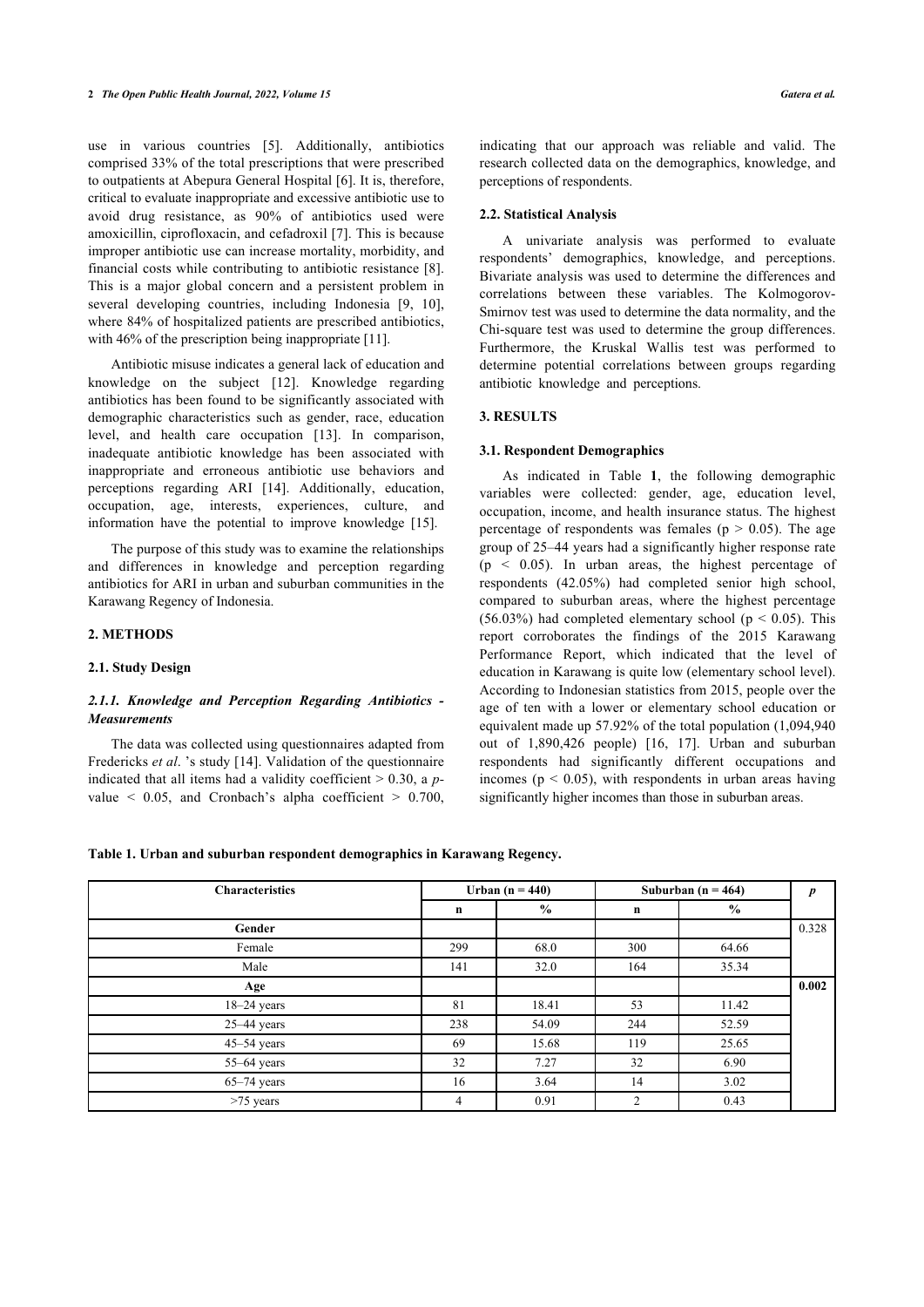| <b>Characteristics</b>           |                | Urban (n = $440$ ) |                | Suburban ( $n = 464$ ) |       |  |  |
|----------------------------------|----------------|--------------------|----------------|------------------------|-------|--|--|
|                                  | $\mathbf n$    | $\frac{0}{0}$      | $\mathbf n$    | $\frac{0}{0}$          |       |  |  |
| <b>Education level</b>           |                |                    |                |                        | 0.000 |  |  |
| Not completed primary school     | $\theta$       | $\theta$           | 21             | 4.53                   |       |  |  |
| <b>Elementary School</b>         | 101            | 22.95              | 260            | 56.03                  |       |  |  |
| Junior High School               | 111            | 25.23              | 94             | 20.26                  |       |  |  |
| Senior High School               | 185            | 42.05              | 77             | 16.59                  |       |  |  |
| Vocational School                | 21             | 4.77               | 8              | 1.72                   |       |  |  |
| Bachelor and Postgraduate Degree | 18             | 4.09               | $\overline{4}$ | 0.86                   |       |  |  |
| Others                           | $\overline{4}$ | 0.91               | $\mathbf{0}$   | $\mathbf{0}$           |       |  |  |
| Occupation                       |                |                    |                |                        | 0.000 |  |  |
| Student                          | 8              | 1.82               | $\overline{c}$ | 0.43                   |       |  |  |
| Teacher/Lecturer                 | 11             | 2.50               | $\overline{4}$ | 0.86                   |       |  |  |
| Private employee                 | 68             | 15.45              | 23             | 4.96                   |       |  |  |
| Employer/Self-Employed           | 74             | 16.82              | 65             | 14.01                  |       |  |  |
| Civil servant/Police/Military    | 10             | 2.27               | 3              | 0.65                   |       |  |  |
| Not working                      | 242            | 55.00              | 251            | 54.09                  |       |  |  |
| Laborer                          | $\mathbf{0}$   | $\theta$           | 58             | 12.50                  |       |  |  |
| Others                           | 27             | 6.14               | 58             | 12.50                  |       |  |  |
| <b>Monthly Income</b>            |                |                    |                |                        | 0.000 |  |  |
| $\leq$ 85.99 USD                 | 151            | 34.32              | 264            | 56.90                  |       |  |  |
| 85.99-240.76 USD                 | 179            | 40.68              | 155            | 33.41                  |       |  |  |
| $\geq$ 240.76 USD                | 110            | 25                 | 45             | 9.70                   |       |  |  |
| <b>Health insurance</b>          |                |                    |                |                        |       |  |  |
| Yes                              | 265            | 60.2               | 291            | 62.72                  | 0.363 |  |  |
| N <sub>0</sub>                   | 175            | 39.8               | 173            | 37.28                  |       |  |  |

*(Table 1) contd.....*

#### **3.2. Antibiotics Knowledge and Perception**

Table **[2](#page-3-0)** shows the respondents' knowledge and perception of ARI. We observed differences in knowledge and perceptions between urban and suburban areas (*p* < 0.05) that were related to physicians' diagnoses before antibiotic use. Furthermore, our results showed that there was no statistically significant difference in knowledge and perception regarding what constitutes a correct therapy ( $p > 0.05$ ). We also categorized respondents into groups (Table **[2](#page-3-0)**) based on their knowledge and perceptions related to self-diagnosis or non-self-diagnosis and correct or incorrect self-diagnosis (Fig. **[1](#page-2-0)**).

<span id="page-2-0"></span>

Fig. (1). Respondents' distribution based on knowledge and perception.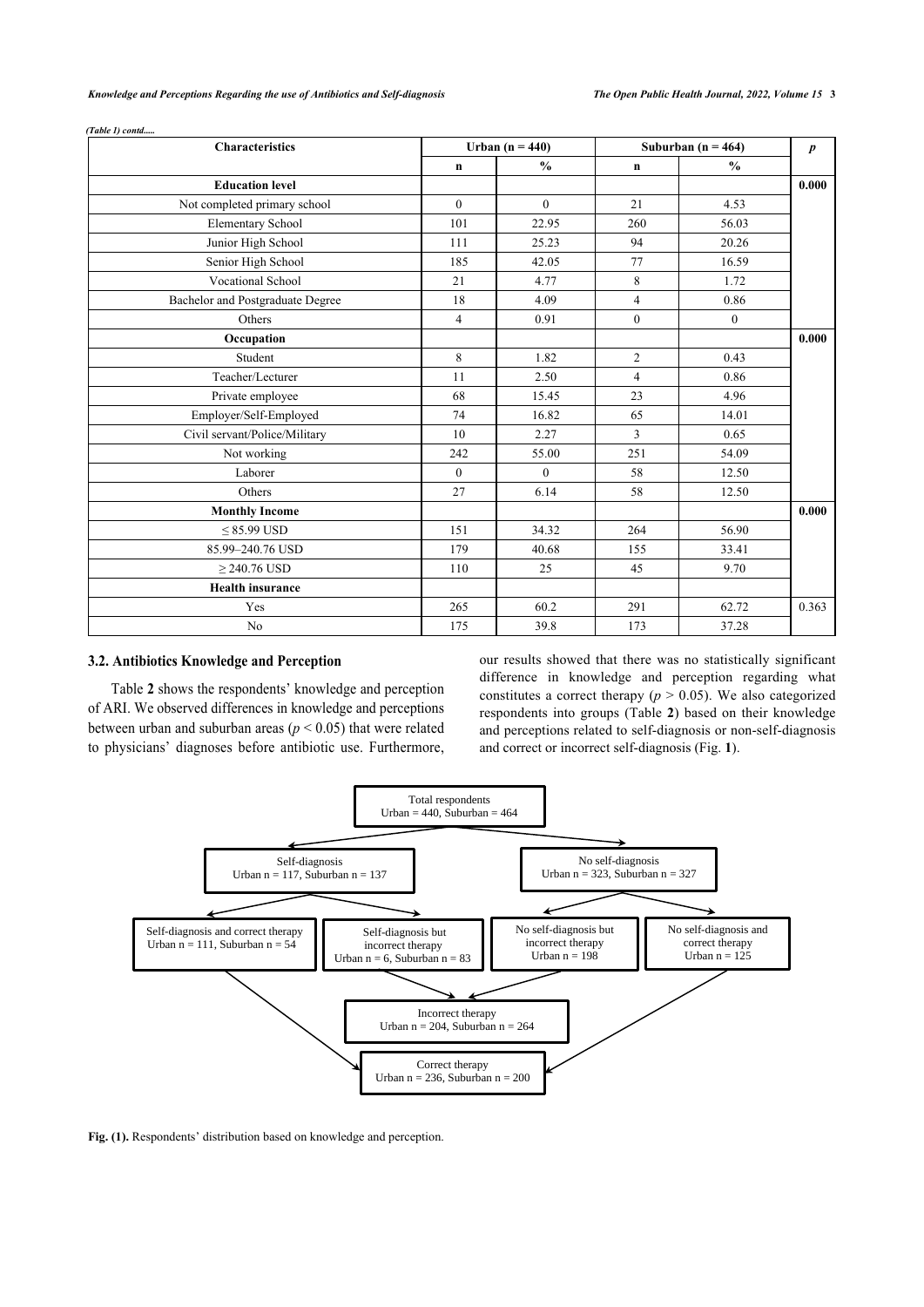#### **4** *The Open Public Health Journal, 2022, Volume 15 Gatera et al.*

We also recorded data on incorrect ARI knowledge and perceptions from 204 and 264 respondents in urban and suburban areas, respectively, whereas correct ARI knowledge and perceptions were identified in 236 and 200 respondents, respectively, thus highlighting significant differences between urban and suburban areas ( $p < 0.005$ ). Table **[3](#page-3-1)** demonstrates differences in knowledge and perception regarding selfdiagnosis or non-self-diagnosis in urban and suburban areas (Table **[3](#page-3-1)**).

#### <span id="page-3-0"></span>**Table 2. Knowledge and perception of respondents regarding antibiotics.**

| <b>Statement</b>                                                                       | Area                    | Responses and number of respondents (percentages) |                    |    |                                |                          |       |  |
|----------------------------------------------------------------------------------------|-------------------------|---------------------------------------------------|--------------------|----|--------------------------------|--------------------------|-------|--|
|                                                                                        |                         | <b>Strongly agree</b>                             | Agree              |    | Not sure Disagree              | <b>Strongly disagree</b> |       |  |
| I know I need antibiotics before I visit my<br>doctor*                                 | Urban<br>$(n = 440)$    | 12<br>(2.73%)                                     | 105<br>$(23.86\%)$ | 41 | 271<br>$(9.32\%)$ $(61.59\%)$  | $(2.5\%)$                | 0.000 |  |
|                                                                                        | Suburban<br>$(n = 464)$ | 15<br>$(3.23\%)$                                  | 122 (26.29%)       | 49 | 195<br>$(10.56\%)$ (42.03%)    | 83<br>$(17.89\%)$        |       |  |
| If will recover faster if I take antibiotics when I<br>have a cold or flu <sup>+</sup> | Urban<br>$(n = 440)$    | 97<br>(22.05%)                                    | 180<br>$(40.91\%)$ | 48 | 102<br>$(10.91\%)$ $(23.18\%)$ | $(2.95\%)$               | 0.310 |  |
|                                                                                        | Suburban<br>$(n = 464)$ | 88<br>(18.97%)                                    | 176<br>(37.93%)    | 50 | 136<br>$(10.78\%)$ $(29.31\%)$ | 14<br>$(3.02\%)$         |       |  |

\*Knowledge and perception statements of self-diagnosis or no self-diagnosis **<sup>+</sup>**Knowledge and perception statements that are correct or incorrect

#### <span id="page-3-1"></span>**Table 3. Differences in knowledge and perception in respondent groups.**

| <b>Respondent Groups</b>                                                                   |                                    | my doctor*                       | antibiotics<br>before I visit | I know I need I will recover<br>faster if I<br>take<br>antibiotics<br>when I have<br>a cold or flu+ |                          | Antibiotics cure Antibiotics cure<br>most bacterial<br>infections |                                         | all viral<br><b>infections</b>          |                      | <b>Antibiotics</b><br>have side<br>effects |                          | <b>Resistant</b><br>bacteria are<br>difficult to treat<br>with antibiotics |                      | <b>Resistant bacteria</b><br>are found in<br>hospitals and the<br>general public |                     |
|--------------------------------------------------------------------------------------------|------------------------------------|----------------------------------|-------------------------------|-----------------------------------------------------------------------------------------------------|--------------------------|-------------------------------------------------------------------|-----------------------------------------|-----------------------------------------|----------------------|--------------------------------------------|--------------------------|----------------------------------------------------------------------------|----------------------|----------------------------------------------------------------------------------|---------------------|
|                                                                                            |                                    | Urban                            | Sub<br>Urban                  | Urban                                                                                               | Sub<br>urban             | Urban                                                             | Sub<br>urban                            | Urban                                   | Sub<br>urban         | Urban                                      | Sub<br>urban             |                                                                            | Urban Suburban       |                                                                                  | Urban Suburban      |
| Self-<br>diagnosis                                                                         | Mean $\pm$<br><b>SD</b>            |                                  |                               | 22.82<br>$\pm$<br>11.73                                                                             | 24.82<br>$\pm$<br>12.13  | $23.50 +$<br>10.53                                                | 8.31                                    | $20.15 \pm 24.70 \pm$<br>10.63          | $23.80 \pm$<br>8.92  | 29.06<br>$\pm$<br>10.34                    | $33.58 \pm$<br>11.16     | 24.96<br>$\pm$<br>12.84                                                    | $28.39 +$<br>11.00   | $24.79 +$<br>11.42                                                               | $25.62 \pm$<br>9.92 |
| No<br>self-diagnosis                                                                       | Mean $\pm$<br>${\rm SD}$           | $\overline{a}$                   |                               | 24.98<br>$\pm$<br>11.43                                                                             | 26.42<br>$\pm$<br>11.63  | 9.75                                                              | $25.51 \pm 21.87 \pm 26.47 \pm$<br>8.09 | 8.66                                    | 25±<br>10.38         | 31.08<br>$\pm$<br>11.27                    | $31.16 \pm$<br>11.66     | 21.95<br><b>H</b><br>10.35                                                 | $26.18 \pm$<br>10.58 | $21.86 \pm$<br>9.37                                                              | $24.28 +$<br>9.10   |
| <b>Differences</b><br>between self-<br>diagnosis and $p$ -value**<br>no self-<br>diagnosis | Mean<br>difference                 | $\overline{a}$<br>$\overline{a}$ |                               | 2.16<br>0.06                                                                                        | 1.60<br>0.182            | 2.01<br>$0.03**$                                                  | 1.72<br>0.039**                         | 1.77<br>$0.03**$                        | 2.04<br>$0.045**$    | 2.02<br>0.07                               | 2.42<br>$0.040**10.05**$ | 3.01                                                                       | 2.21<br>$0.042**$    | 2.93<br>$0.02**$                                                                 | 1.34<br>0.160       |
| Incorrect<br>therapy                                                                       | Mean $\pm$<br><b>SD</b>            | 32.44<br>± 8.16                  | 34.36<br>$\pm$<br>11.55       | $\overline{a}$                                                                                      | ÷.                       | $23.27 \pm$<br>7.31                                               | 7.95                                    | $20.57 \pm 25.66 \pm 24.43 \pm$<br>9.14 | 9.77                 | 31.85<br>± 9.88                            | $33.41 \pm$<br>11.12     | 25.37<br>± 9.47                                                            | $29.43 \pm$<br>11.14 | $23.80 +$<br>7.22                                                                | $25.80 \pm$<br>9.83 |
| Correct<br>therapy                                                                         | Mean $\pm$<br><b>SD</b>            | 30.04<br>$\pm$<br>12.99          | $34.7 +$<br>11.51             | $\overline{a}$                                                                                      | L,                       | $24.85 \pm$<br>7.35                                               | $22.40 \pm$<br>8.40                     | $23.74 \pm$<br>9.41                     | $26.30 \pm$<br>10.24 | 30.04<br>$\pm$<br>11.27                    | $29.85 \pm$<br>11.84     | 23.45<br>$\pm$<br>10.15                                                    | $23.40 \pm$<br>9.16  | $22.64 \pm$<br>9.51                                                              | $23.20 \pm$<br>8.49 |
| Differences<br>between<br>correct and<br>incorrect<br>therapy                              | Mean<br>difference<br>$p$ -value** | 2.40<br>$0.05**$                 | 0.34<br>0.751                 | $\sim$                                                                                              | ÷<br>$\overline{a}$      | 1.56<br>$0.003**$                                                 | 1.83<br>$0.013^{+4}$                    | 1.91<br>$0.041**0.046**$                | 1.37                 | 1.81<br>0.08                               | 3.56<br>$0.001**$        | 1.92<br>$0.03**$                                                           | 6.03<br>$0.000**$    | 1.17<br>$0.039**$                                                                | 2.60<br>$0.003**$   |
| Self-diagnosis<br>and incorrect<br>therapy                                                 | Mean $\pm$<br><b>SD</b>            | $\overline{a}$                   |                               | $\overline{a}$                                                                                      |                          | $22.18 \pm$<br>9.82                                               | 7.24                                    | $19.88 \pm 23.68 \pm 22.77 \pm$<br>9.29 | 8.16                 | 29.43<br>$\pm 9.07$                        | $35.54 \pm$<br>9.53      | 24.14<br>$\pm$<br>11.77                                                    | $31.57 +$<br>10.76   | $21.95 \pm$<br>9.75                                                              | $27.47 +$<br>9.98   |
| Self-diagnosis<br>and correct<br>therapy                                                   | Mean $\pm$<br><b>SD</b>            | $\overline{a}$                   |                               |                                                                                                     |                          | 8.29                                                              | $23.60 \pm 20.56 \pm$<br>9.79           | $26.67+$<br>7.30                        | $25.37 +$<br>9.85    | 31.17<br>± 9.02                            | $30.56 \pm$<br>12.80     | 26.67<br>± 8.98                                                            | $23.52 +$<br>9.55    | $20.99 +$<br>7.86                                                                | $22.78 \pm$<br>9.20 |
| No self-<br>diagnosis<br>and incorrect<br>therapy                                          | Mean $\pm$<br>SD                   | $\overline{a}$                   |                               | $\blacksquare$                                                                                      | $\overline{\phantom{a}}$ | $24.41 \pm$<br>8.12                                               | $20.88 \pm$<br>8.25                     | $26.78 \pm$<br>9.33                     | $25.19 \pm$<br>10.36 | 29.07<br>$\pm$<br>10.70                    | $32.43 \pm$<br>11.67     | 23.05<br>$\pm$<br>11.51                                                    | $28.45 \pm$<br>11.20 | $26.02 \pm$<br>10.14                                                             | $25.03 \pm$<br>9.7  |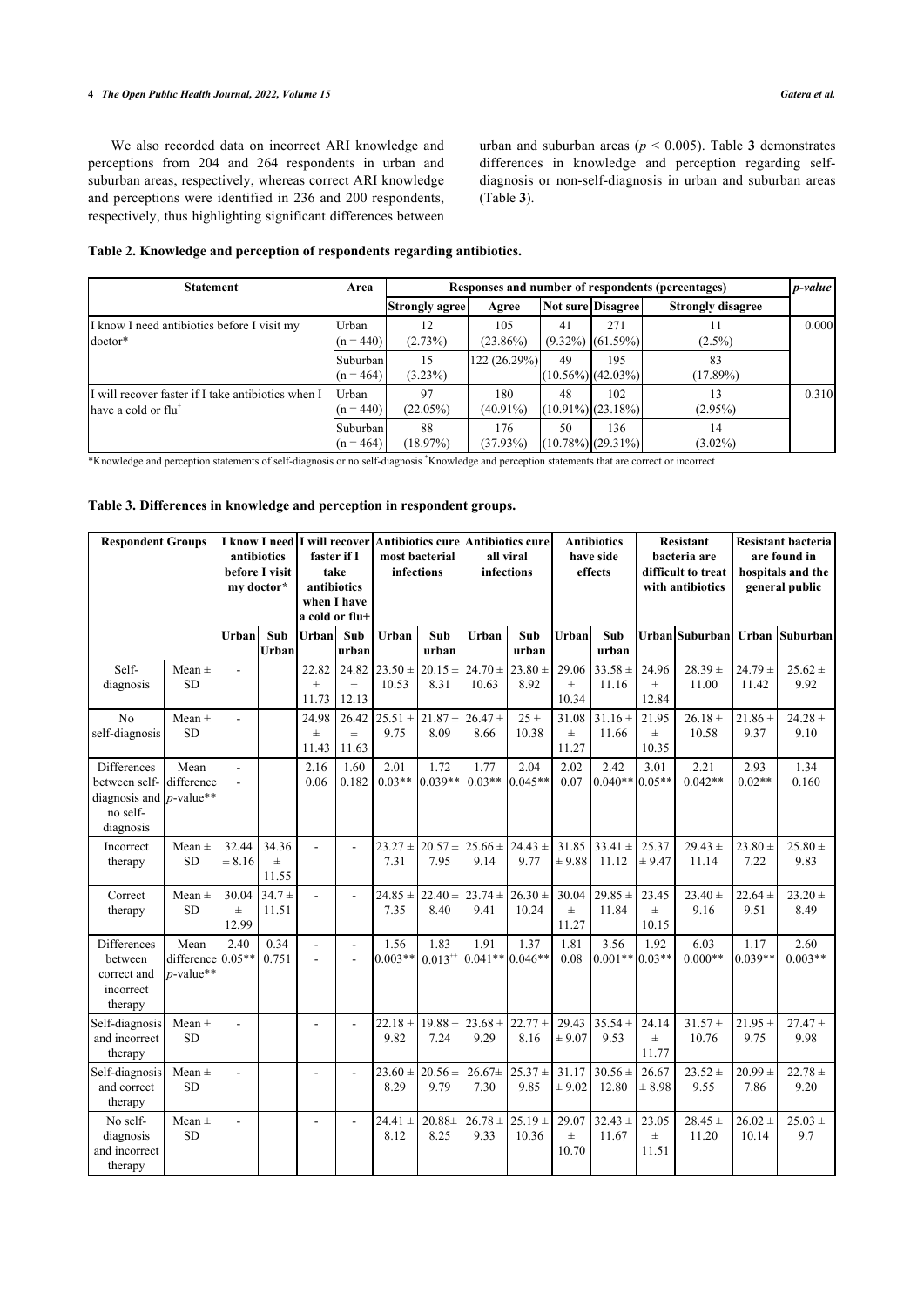*Knowledge and Perceptions Regarding the use of Antibiotics and Self-diagnosis The Open Public Health Journal, 2022, Volume 15* **5**

| <b>Respondent Groups</b>                        |                                               |        | antibiotics<br>before I visit<br>my doctor* | a cold or flu+ | faster if I<br>take<br>antibiotics<br>when I have | I know I need I will recover Antibiotics cure Antibiotics cure | most bacterial<br>infections        |                                         | all viral<br>infections |                              | <b>Antibiotics</b><br>have side<br>effects |                              | <b>Resistant</b><br>bacteria are<br>difficult to treat<br>with antibiotics |                                     | Resistant bacteria<br>are found in<br>hospitals and the<br>general public |
|-------------------------------------------------|-----------------------------------------------|--------|---------------------------------------------|----------------|---------------------------------------------------|----------------------------------------------------------------|-------------------------------------|-----------------------------------------|-------------------------|------------------------------|--------------------------------------------|------------------------------|----------------------------------------------------------------------------|-------------------------------------|---------------------------------------------------------------------------|
|                                                 |                                               | Urbanl | Sub<br>Urbanl                               | Urbanl Sub     | lurbanl                                           | Urban                                                          | Sub<br>urban                        | Urban                                   | Sub<br>urban            | Urban                        | Sub<br>urban                               |                              |                                                                            |                                     | Urban Suburban  Urban  Suburban                                           |
| No self-<br>diagnosis<br>and correct<br>therapy | Mean $\pm$<br>SD.                             | ٠      |                                             |                |                                                   | $28.71 \pm$<br>11.96                                           | $23.08\pm$<br>7.75                  | $26.29 \pm 26.64 \pm$<br>10.47          | 10.39                   | 士<br>13.83                   | $32.18$ $ 29.59 \pm $<br>11.50             | 17.98<br>$_{\pm}$<br>10.44   | $23.36 \pm$<br>9.04                                                        | $21.37 \pm$<br>11.14                | $23.36 \pm$<br>8.24                                                       |
| All<br>respondents                              | Mean $\pm$<br>SD.<br>$v$ -value $^{\!+}$ $\!$ | ۰      |                                             |                |                                                   | $24.98 \pm 1$<br>9.99<br>$0.00^{+1}$                           | $21.51 \pm$<br>7.49<br>$0.016^{++}$ | $126.00 \pm 25.02 \pm$<br>9.25<br>0.062 | 9.84<br>0.047           | 30.55<br>士<br>11.06<br>0.081 | $31.88 \pm 22.75$<br>11.56<br>$0.002^{++}$ | $\pm$<br>11.13<br>$0.00^{+}$ | $26.88 \pm$<br>10.76<br>$0.000^{+1}$                                       | $22.64 \pm$<br>10.03<br>$0.00^{++}$ | $24.68 \pm$<br>9.36<br>$0.005^{+1}$                                       |

*(Table 3) contd.....*

\*: Statements to determine self-diagnosis/no self-diagnosis +: Statements to determine correct and incorrect therapy SD: Standard deviation \*\*: *p*-value from independent t-test ++: *p*-value from Kruskal Wallis test

Based on independent *t-*tests, we observed significant differences  $(p \lt 0.005)$  between the self- and non-selfdiagnosis groups in terms of knowledge and perceptions related to antibiotics in both communities. Data included the antibiotics' ability to treat bacterial and/or viral infections and the notion that resistant bacteria were difficult to treat with antibiotics. More specifically, our results indicate that urban communities exhibited no differences in knowledge and perceptions regarding antibiotics having side effects  $(p \geq$ 0.005), whereas differences were recorded in the suburban areas (*p* < 0.005). Furthermore, differences in knowledge and perception regarding resistant bacteria in hospitals and the general public were recorded in the suburban communities (*p* < 0.005).

In both correct and incorrect groups pertaining to their ARI knowledge and perceptions, we observed significant differences  $(p \lt 0.005)$  in both urban and suburban communities regarding the knowledge that antibiotics can treat most bacterial infections, antibiotics can be used for all viral infections, and resistant bacteria were difficult to treat with antibiotics and the knowledge of resistant bacteria in hospitals and the general public. Moreover, we did not find any significant differences in knowledge and perception regarding antibiotic side effects in the urban areas, as opposed to the suburban areas where significant differences were noted.

Based on the Kruskal Wallis analyses to determine knowledge and perception differences in all respondents (selfdiagnosis but incorrect therapy, self-diagnosis, and correct therapy, no self-diagnosis but incorrect therapy, no selfdiagnosis, and correct therapy), no significant differences were recorded regarding the statement that antibiotics could induce side effects. Correlations between respondents' characteristics and knowledge, and perceptions from each area are described in Table **[4](#page-4-0)**.

<span id="page-4-0"></span>**Table 4. Correlations of respondent characteristics with knowledge and perception.**

|                                  |                                          |              |                                            |                |                | <b>Respondent groups</b>                |                |                                          |         |                |
|----------------------------------|------------------------------------------|--------------|--------------------------------------------|----------------|----------------|-----------------------------------------|----------------|------------------------------------------|---------|----------------|
| <b>Characteristics</b>           | Self-diagnosis and<br>correct<br>therapy |              | No self-diagnosis but<br>incorrect therapy |                |                | Self-diagnosis but<br>incorrect therapy |                | No self-diagnosis<br>and correct therapy | p-value |                |
|                                  | Urban                                    | Suburban     | Urban                                      | Suburban       | <b>Urban</b>   | Suburban                                | Urban          | Suburban                                 |         | Urban Suburban |
| Gender                           |                                          |              |                                            |                |                |                                         |                |                                          |         |                |
| Female                           | 70                                       | 51           | 85                                         | 35             | 65             | 111                                     | 79             | 103                                      | 0.17    | 0.325          |
| Male                             | 41                                       | 32           | 33                                         | 19             | 22             | 70                                      | 45             | 43                                       |         |                |
| Age Group                        |                                          |              |                                            |                |                |                                         |                |                                          |         |                |
| $18-44$ years                    | 76                                       | 54           | 85                                         | 35             | 51             | 116                                     | 103            | 92                                       | 0.002   | 0.559          |
| $45-64$ years                    | 31                                       | 29           | 27                                         | 17             | 26             | 59                                      | 17             | 46                                       |         |                |
| $\geq 65$ years                  | 4                                        | $\theta$     | 6                                          | $\overline{2}$ | 7              | 6                                       | 4              | 8                                        |         |                |
| <b>Education</b> level           |                                          |              |                                            |                |                |                                         |                |                                          |         |                |
| Did not finish elementary school | $\theta$                                 | 5            | $\theta$                                   | 1              | $\Omega$       | 11                                      | $\theta$       | 4                                        |         |                |
| <b>Elementary School</b>         | 32                                       | 45           | 24                                         | 35             | 32             | 100                                     | 13             | 78                                       |         |                |
| Junior High School               | 22                                       | 18           | 34                                         | 14             | 20             | 38                                      | 35             | 24                                       |         |                |
| Senior High School               | 47                                       | 13           | 50                                         | 1              | 28             | 27                                      | 60             | 36                                       | 0.005   | 0.011          |
| Vocational School                | 6                                        | $\theta$     | 4                                          | 3              | $\overline{2}$ | 4                                       | 9              |                                          |         |                |
| Bachelor and Postgraduate degree | 3                                        | $\theta$     | 5                                          | $\theta$       | 3              | 1                                       | $\overline{7}$ | 3                                        |         |                |
| Others                           | 1                                        | $\mathbf{0}$ | 1                                          | $\overline{0}$ | $\overline{2}$ | $\mathbf{0}$                            | $\mathbf{0}$   | $\mathbf{0}$                             |         |                |
| Occupation                       |                                          |              |                                            |                |                |                                         |                |                                          |         |                |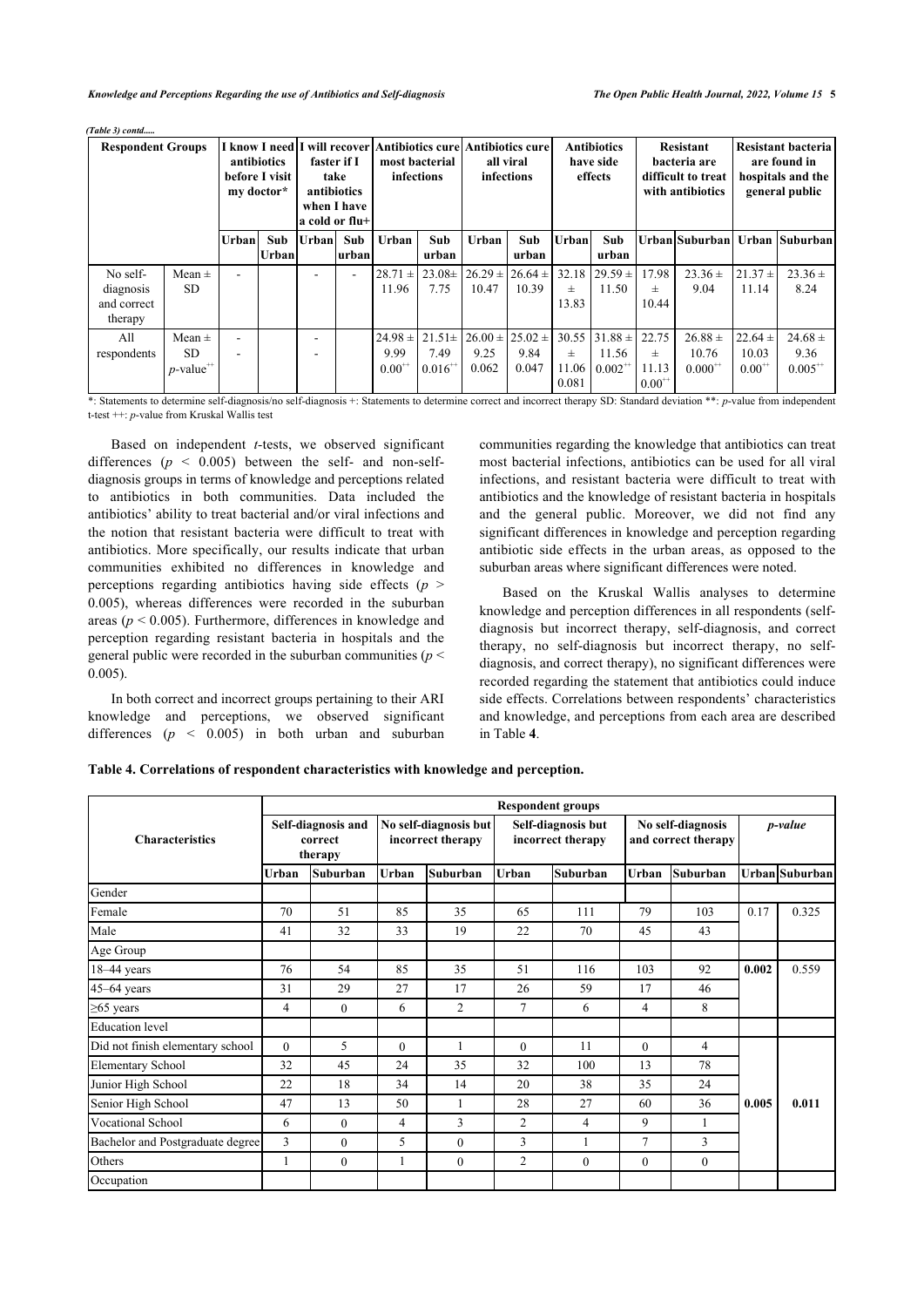*(Table 4) contd.....*

|                                |          |                                          |          |                                            | <b>Respondent groups</b> |                                         |          |                                          |         |                |
|--------------------------------|----------|------------------------------------------|----------|--------------------------------------------|--------------------------|-----------------------------------------|----------|------------------------------------------|---------|----------------|
| <b>Characteristics</b>         |          | Self-diagnosis and<br>correct<br>therapy |          | No self-diagnosis but<br>incorrect therapy |                          | Self-diagnosis but<br>incorrect therapy |          | No self-diagnosis<br>and correct therapy | p-value |                |
|                                | Urban    | Suburban                                 | Urban    | Suburban                                   | <b>Urban</b>             | Suburban                                | Urban    | <b>Suburban</b>                          |         | Urban Suburban |
| Student                        | $\Omega$ | $\mathbf{0}$                             | 4        | $\mathbf{0}$                               | 3                        | $\mathbf{0}$                            |          | 2                                        |         |                |
| Teacher/Lecturer               | 2        |                                          | 3        | 2                                          | $\overline{c}$           |                                         | 4        | $\mathbf{0}$                             |         |                |
| Private Employee               | 12       | $\overline{4}$                           | 13       | 3                                          | 15                       | 9                                       | 28       | $\tau$                                   |         | 1.0.235        |
| Employers/Self-Employed        | 21       | 11                                       | 20       | 7                                          | 13                       | 34                                      | 20       | 13                                       | 0.036   |                |
| Civil Servants/Police/Military | $\theta$ | $\Omega$                                 | 5        |                                            |                          |                                         | 4        | 1                                        |         |                |
| Housewife                      | 73       | 49                                       | 64       | 29                                         | 46                       | 87                                      | 59       | 86                                       |         |                |
| Laborer                        | $\theta$ | $\tau$                                   | $\theta$ | 9                                          | $\mathbf{0}$             | 23                                      | $\theta$ | 19                                       |         |                |
| Others                         | 3        | 11                                       | 9        | 3                                          | 7                        | 26                                      | 8        | 18                                       |         |                |
| Income                         |          |                                          |          |                                            |                          |                                         |          |                                          |         |                |
| $\le Rp 1,250,000$             | 42       | 47                                       | 35       | 32                                         | 34                       | 95                                      | 40       | 90                                       |         |                |
| Rp 1,250,000-Rp 3,500,000      | 44       | 24                                       | 57       | 18                                         | 29                       | 70                                      | 29       | 43                                       | 0.401   | 0.380          |
| $\ge$ Rp 3,500,000             | 25       | 12                                       | 26       | 4                                          | 25                       | 16                                      | 35       | 13                                       |         |                |
| Health insurance               |          |                                          |          |                                            |                          |                                         |          |                                          |         |                |
| Yes                            | 62       | 53                                       | 64       | 32                                         | 60                       | 116                                     | 79       | 90                                       | 0.106   |                |
| N <sub>o</sub>                 | 49       | 30                                       | 54       | 32                                         | 27                       | 65                                      | 45       | 56                                       |         | 0.910          |

In urban areas, we observed significant correlations ( $p \leq$ 0.005) between age and occupation and knowledge and perception, whereas, in suburban areas, no differences were found. In both areas, the education level was significantly correlated with knowledge and perception, as opposed to gender, income, and insurance status.

#### **4. DISCUSSION**

It is critical to conduct community studies to ascertain public knowledge and perceptions about antibiotics in ARI. According to a recent study, 79% of 203 patients taking ARI antibiotics used their medication incorrectly [\[18\]](#page-6-17). This erroneous use, likely to result in antibiotic resistance and exacerbate disease severity [\[19](#page-6-18), [20\]](#page-6-19), appears to be defined by community knowledge and perceptions on the subject [[13\]](#page-6-12).

In urban areas, the proportion of respondents with incorrect knowledge and perception was lower than the proportion with correct responses, whereas, in suburban areas, the situation was completely reversed. This is in accordance with a previous study, wherein the respondents in suburban areas used antibiotics when they suffered from flu [\[4\]](#page-6-3). According to Oh *et al*., 67.2% of their study respondents believed antibiotics could be used to treat viral infections and were unable to differentiate between viral and bacterial diseases [[21\]](#page-7-0).

Although antibiotics are not always necessary, they are frequently used in patients with respiratory infections [\[22](#page-7-1), [23](#page-7-2)]. Our study found no correlation between respondents' age and their antibiotic knowledge and perceptions. An Australian study reported no significant correlations between age, public knowledge, and perception regarding antibiotic use[[14\]](#page-6-13). Additionally, an Ecuadorian study found that mothers (respondents) aged 18–44 years had a higher level of knowledge about antibiotic use in children than mothers (respondents) aged <18 years [[24\]](#page-7-3). Another study conducted in Jordan found that respondents aged 18–39 took improved selfmedication measures, particularly concerning antibiotics, and

that age was associated with antibiotic use [[25\]](#page-7-4). Conversely, education levels were found to be significantly associated with antibiotic knowledge and perceptions. In this regard, a recent study also reported similar correlations between education and knowledge regarding antibiotic use[[26\]](#page-7-5). Similarly, our findings indicate that respondents with lower educational attainment and those living in rural areas had significantly lower levels of knowledge about antibiotics [[27\]](#page-7-6). Additionally, a European study suggested that respondents with low levels of education harbor a decreased awareness regarding antibiotics [[28\]](#page-7-7).

Thus, the level of education of respondents was found to be associated with their knowledge and perceptions about antibiotics. Previous research has revealed a knowledge and perception gap between communities and health care providers [[13](#page-6-12)]. One factor influencing knowledge is occupation, implying that individuals may gain experience and knowledge through their work environments [[15\]](#page-6-14).

However, there was no correlation between knowledge and perception, and income[[29](#page-7-8)]. Additionally, we observed no correlation between health insurance status and knowledge and perceptions of antibiotic use. However, previous studies have demonstrated that patients without health insurance exhibited inappropriate behaviors concerning antibiotic use [\[30\]](#page-7-2). Thus, health insurance may play a significant role in determining antibiotic use and associated erroneous practices [\[11](#page-6-10)]. On the other hand, in rural communities in China, some parents demonstrated a lack of knowledge about antibiotics while harboring a high prevalence of self-medicating their children with antibiotics [[31\]](#page-7-4).

The current study also examined subjects' knowledge and perceptions regarding antibiotics, which can be influenced by geographical factors. Simandan (2016) explained that certain distances and geographic locations affect the subjectivity and objectivity of knowledge and perception. Additionally, the uncertainty of factors such as positionality, partiality,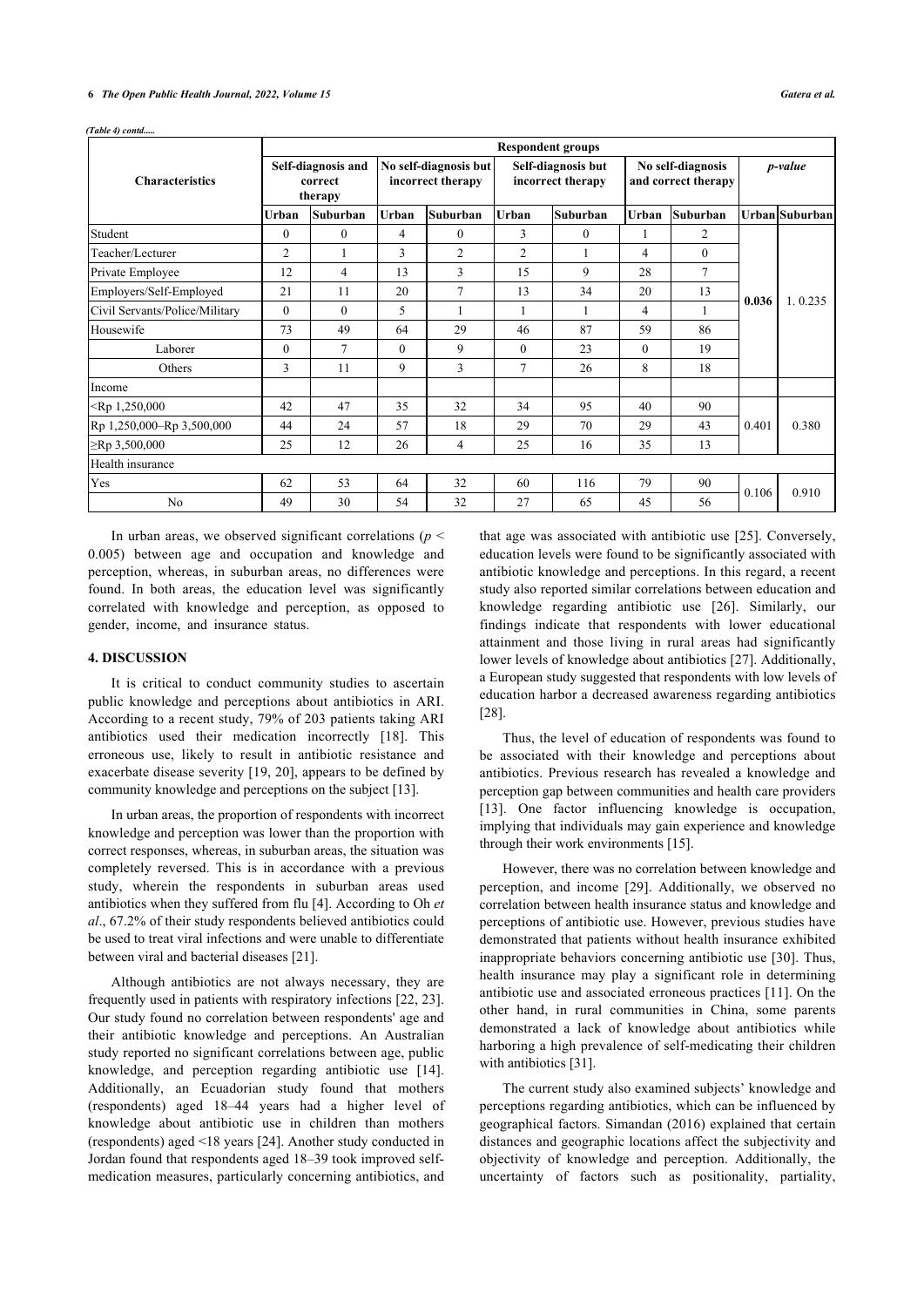reflexivity, crossing, and strongly politicalized positioning aided in subject knowledge. In another study, Simadan (2020) confirmed the role of geography and diversity in personal and social change [[32](#page-7-9) - [34](#page-7-10)].

#### <span id="page-6-0"></span>**LIMITATION OF STUDY**

<span id="page-6-3"></span><span id="page-6-2"></span><span id="page-6-1"></span>As is the case with the majority of studies that rely on selfreported measures, the accuracy of respondents' data is difficult to verify. Additional techniques, such as interviews, could be used to gain a complete understanding of the factors that influence students' attitudes. It is likely that a variety of different attitude responses remain undiscovered in this area. Furthermore, our study relied on a self-administered questionnaire, which could have introduced subjectivity bias.

#### <span id="page-6-5"></span><span id="page-6-4"></span>**CONCLUSION**

<span id="page-6-6"></span>Our study used a self-administered questionnaire, and data were derived from respondents' recall and memory. While this may introduce some subjectivity, the data indicated that respondents in both urban and suburban areas generally agree that antibiotics should not be taken based on self-diagnosis. Consequently, it is necessary to increase awareness and promote the proper use of antibiotics in the community.

### <span id="page-6-8"></span><span id="page-6-7"></span>**ETHICS APPROVAL AND CONSENT TO PARTICIPATE**

<span id="page-6-9"></span>The study protocol was approved by the Ethical Board for Health Research of Universitas Padjadjaran (registration number: 876/UN6.C.10PN/2017), Indonesia.

#### <span id="page-6-10"></span>**HUMAN AND ANIMAL RIGHTS**

<span id="page-6-11"></span>No animals were used in this research. All procedures performed in studies involving human participants were in accordance with the ethical standards of the institutional and/or research committee and with the 1975 Declaration of Helsinki, as revised in 2013.

#### <span id="page-6-12"></span>**CONSENT FOR PUBLICATION**

<span id="page-6-13"></span>Written and informed consent was obtained from the participants.

#### <span id="page-6-14"></span>**STANDARDS OF REPORTING**

STROBE guidelines were followed.

#### <span id="page-6-15"></span>**AVAILABILITY OF DATA AND MATERIALS**

<span id="page-6-17"></span><span id="page-6-16"></span>The data supporting the findings of the article is available from the corresponding author on request.

#### **FUNDING**

None.

### <span id="page-6-18"></span>**CONFLICT OF INTEREST**

<span id="page-6-19"></span>The authors declare no conflict of interest, financial or otherwise.

#### **ACKNOWLEDGEMENTS**

Declared none.

#### **REFERENCES**

- [1] Ministry of Health of Indonesia. Indonesian Basic Health Research. Jakarta 2013.
- [2] Department of Health of West Java. Health Profile of West Java. Bandung, West Java 2007.
- [3] Karawang Regency Health Office. Annual Report of Acute Respiratory Infection at Karawang City in 2016 : Government of Karawang City for Antibiotics Therapy. Karawang 2016.
- [4] Pereko DD, Lubbe MS, Essack SY. Public knowledge, attitudes and behaviour towards antibiotic usage in Windhoek, Namibia. S Afr J Infect Dis 2015; 30(4): 1-4.
- [\[http://dx.doi.org/10.1080/23120053.2015.1107290](http://dx.doi.org/10.1080/23120053.2015.1107290)]
- [5] Gaash B. Irrational use of antibiotics. Indian J Pract Dr 2008; 5(1): 25-9.
- [6] Dinge F, Abdulah R, Sumiwi SA. Evaluation of prescription pattern for internal medicines outpatients using world health organization indicators 2017; 2(3): 59-62. [\[http://dx.doi.org/10.15416/pcpr.v2i3.16216\]](http://dx.doi.org/10.15416/pcpr.v2i3.16216)
	-
- [7] Pani S, Barliana M, Halimah E, Pradipta IS, Annisa N. Monitoring the use of antibiotics by the ATC/DDD method and DU 90%: Observational studies in community health service centers in north gorontalo district. Indones J Clin Pharm 2015; 4(4): 275-80. [\[http://dx.doi.org/10.15416/ijcp.2015.4.4.280\]](http://dx.doi.org/10.15416/ijcp.2015.4.4.280)
- [8] Ozkurt Z, Erol S, Kadanali A, Ertek M, Ozden K, Tasyaran MA. Changes in antibiotic use, cost and consumption after an antibiotic restriction policy applied by infectious disease specialists. Jpn J Infect Dis 2005; 58(6): 338-43. [PMID: [16377863\]](http://www.ncbi.nlm.nih.gov/pubmed/16377863)
- [9] Odili VU, Akpe AI, Arigbe-osula ME, Patrick O. Pattern of antibiotic prescription at the general practice clinic of the University of Benin teaching hospital. Res J Pharm Biol Chem Sci 2010; 1(4): 1-10.
- [10] Vila J, Pal T. Update on antibacterial resistance in low-income countries : Factors favoring the emergence of resistance. Open Infect Dis J 2010; 4(1): 38-54. [\[http://dx.doi.org/10.2174/1874279301004010038\]](http://dx.doi.org/10.2174/1874279301004010038)
- [11] Hadi U, Duerink DO, Lestari ES, *et al.* Survey of antibiotic use of individuals visiting public healthcare facilities in Indonesia. Int J Infect Dis 2008; 12(6): 622-9. [\[http://dx.doi.org/10.1016/j.ijid.2008.01.002](http://dx.doi.org/10.1016/j.ijid.2008.01.002)] [PMID: [18396084\]](http://www.ncbi.nlm.nih.gov/pubmed/18396084)
- [12] Azevedo MM, Pinheiro C, Yaphe J, Baltazar F. Portuguese students' knowledge of antibiotics: A cross-sectional study of secondary school and university students in Braga. BMC Public Health 2009; 9(359): 359.

[\[http://dx.doi.org/10.1186/1471-2458-9-359](http://dx.doi.org/10.1186/1471-2458-9-359)] [PMID: [19775451](http://www.ncbi.nlm.nih.gov/pubmed/19775451)]

- [13] Qamar M, Abdullah NS, Khan J, Mahmud A, Ahmad A. Knowledge and attitude towards antibiotic usage among general public in shah alam, malaysia. UK J Pharm Biosci 2014; 2(6): 60-6. [\[http://dx.doi.org/10.20510/ukjpb/2/i6/91175](http://dx.doi.org/10.20510/ukjpb/2/i6/91175)]
- [14] Fredericks I, Hollingworth S, Pudmenzky A, Rossato L, Syed S, Kairuz T. Consumer knowledge and perceptions about antibiotics and upper respiratory tract infections in a community pharmacy. Int J Clin Pharm 2015; 37(6): 1213-21. [\[http://dx.doi.org/10.1007/s11096-015-0188-y\]](http://dx.doi.org/10.1007/s11096-015-0188-y) [PMID: [26391787](http://www.ncbi.nlm.nih.gov/pubmed/26391787)]

[15] Mubarak WI, Chayatin N, Rozikin K. Supradi Health promotion: An

- introduction to teaching and learning in education IV. Yogyakarta: Graha Ilmu 2007.
- [16] Nasir A. Textbook of Health Research Methods: Concepts of Making Scientific Writing and Thesis for Health Students. first. : Yogyakarta: Nuha Medika 2011; 328.
- [17] Indonesian statistic. Statistics Indonesia at Karawang City in 2015. Karawang 2015.
- [18] Scott JG, Cohen D, DiCicco-Bloom B, Orzano AJ, Jaen CR, Crabtree BF. Antibiotic use in acute respiratory infections and the ways patients pressure physicians for a prescription. J Fam Pract 2001; 50(10): 853-8. [PMID: [11674887\]](http://www.ncbi.nlm.nih.gov/pubmed/11674887)
- [19] Shehadeh M, Suaifan G, Darwish RM, Wazaify M, Zaru L, Alja'fari S. Knowledge, attitudes and behavior regarding antibiotics use and misuse among adults in the community of Jordan. A pilot study. Saudi Pharm J 2012; 20(2): 125-33.
- [\[http://dx.doi.org/10.1016/j.jsps.2011.11.005\]](http://dx.doi.org/10.1016/j.jsps.2011.11.005) [PMID: [23960783](http://www.ncbi.nlm.nih.gov/pubmed/23960783)]
- [20] Al-Ramahi R. Patterns and attitudes of self-medication practices and